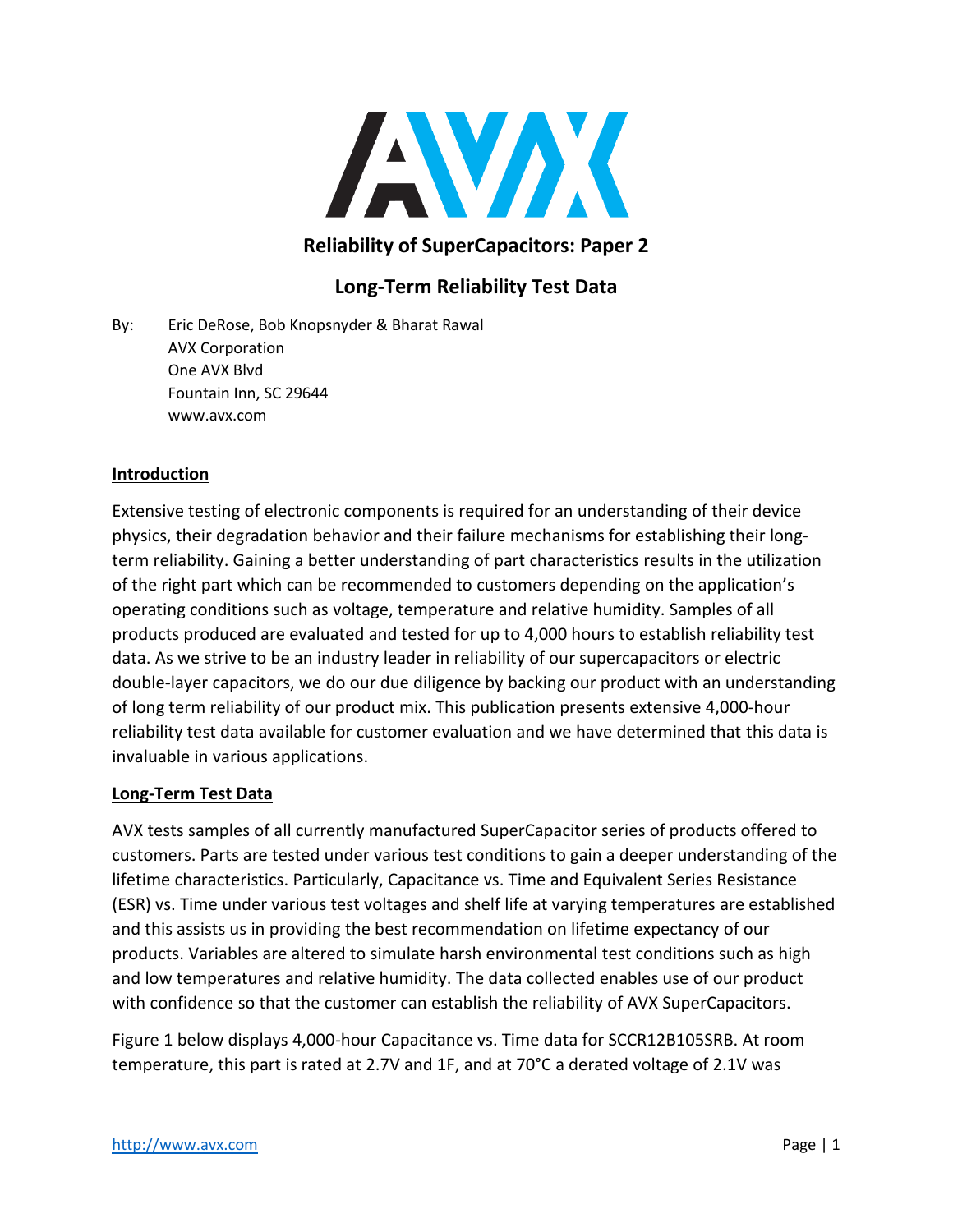applied for long-term testing. The plot shows that capacitance reaches an asymptotic value as the 4,000-hour mark is reached.



Figure 1: SCCR12B105SRB tested with 2.1V applied and held at 70°C for 4,000 hours.

Figure 2 shows the same part number tested with rated voltage applied and held at 70°C for 4,000 hours. At the conclusion of 4,000 hours, capacitance easily withstood the test conditions.



Figure 2: SCCR12B105SRB tested with 2.7V applied and held at 70°C for 4,000 hours.

Similar to data presented in our paper "*Reliability of SuperCapacitors: Paper 1"*, Figure 3 below features a 30% voltage derating (1.9V) for a 10F part (rated at 2.7V at room temperature) and held at 85°C, and this part easily passes the requirements as shown in the ESR vs. Time graph. The main difference here is that this is a cylindrical-style supercapacitor instead of a module that was featured in Paper 1.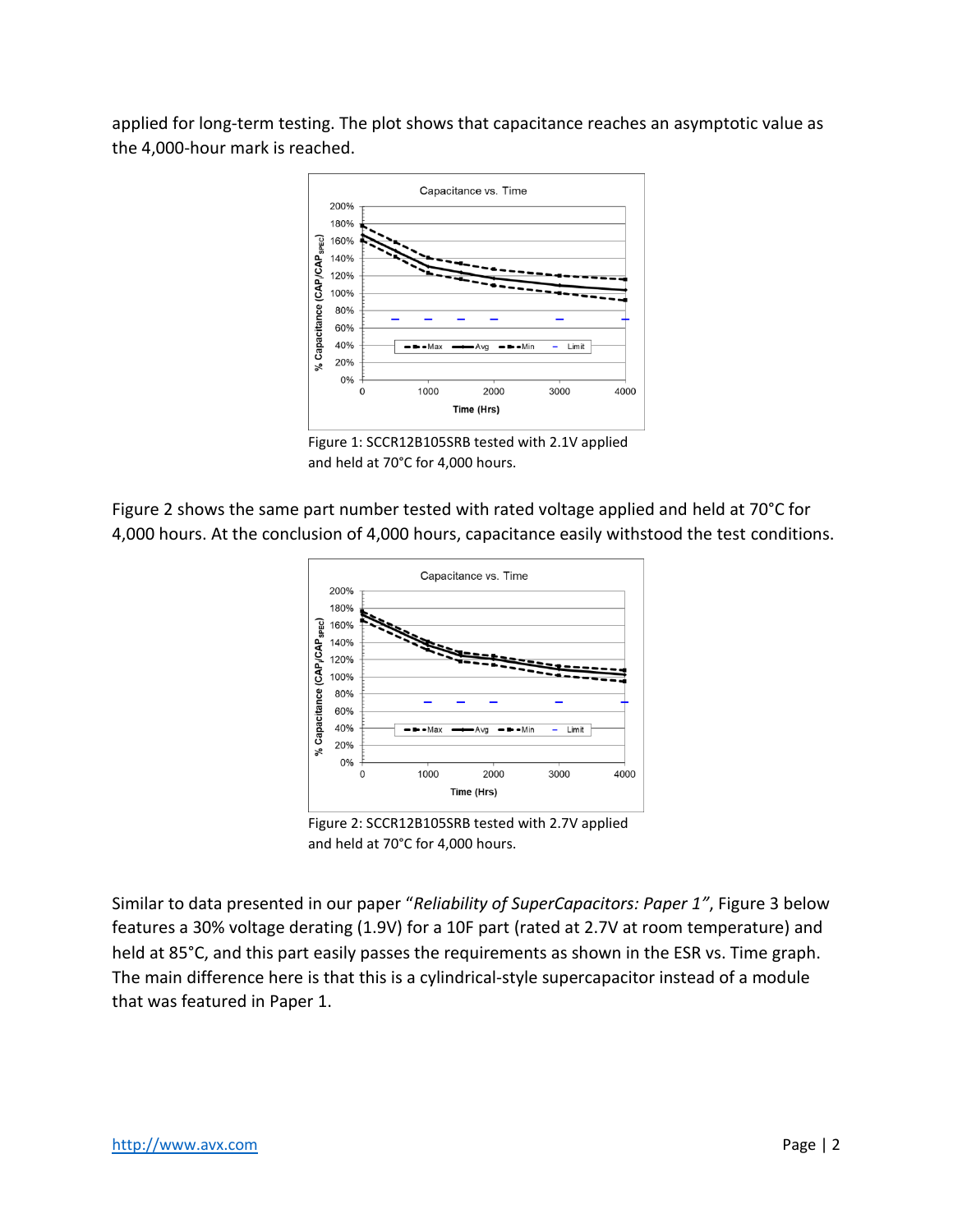

Figure 3: SCCS30B106SRB tested with 1.9V applied and held at 85°C for 4,000 hours.

Here is a Capacitance vs. Time plot of an unbalanced 0.47 F module tested at rated voltage (5.0V) and held at 70°C for 4,000 hours as seen in Figure 4. The curve shows that the capacitance reaches an asymptotic value showing slow degradation of capacitance.



Figure 4: SCMR14C474MRBA0 tested with 5.0V applied and held at 85°C for 4,000 hours.

The next two plots, Figure 5a and 5b, show Capacitance vs. Time and ESR vs. Time, respectively. The part number tested was SCMR18C105MRBA0 which is an unbalanced 5.0V, 1F rated module. Test conditions were 40°C and 95% relative humidity for 4,000 hours. Based on plots already reviewed, it is easy to see that this part easily passed both tests and is suitable under the noted conditions.